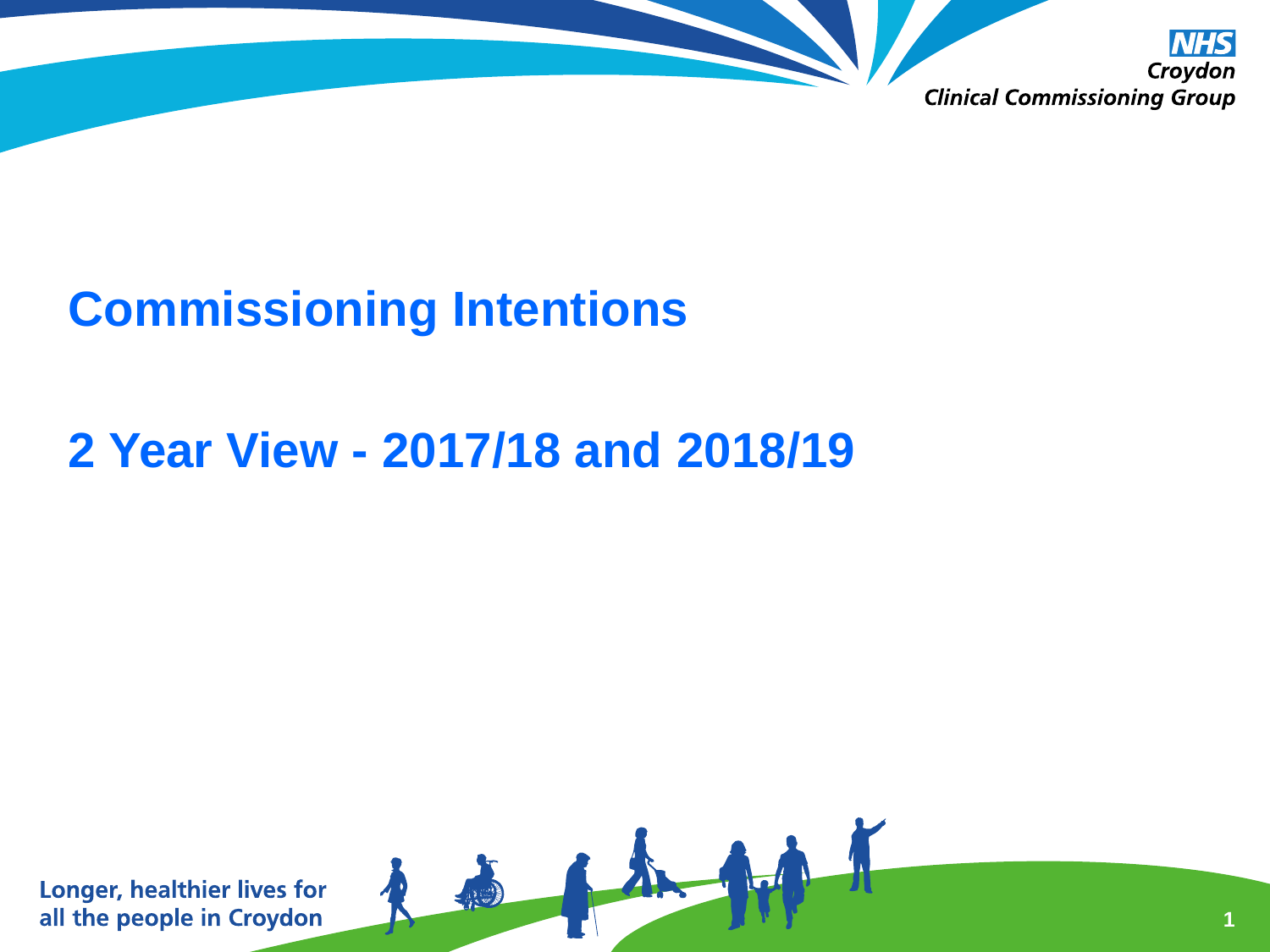

## **Introductions**

- **Example 2 Croydon CCG's Commissioning Intentions are based on the** following principles:
	- Croydon CCG was placed in special measures in July 2016 for financial performance. The ambition in the commissioning intentions reflects this challenging position.
	- **The commissioning intentions align with the overall national** and London frameworks, South West London Strategic Transformation Plan and Sub-Regional Plans.
	- **They are underpinned by our continued focus on the** development of outcomes based commissioning for over 65s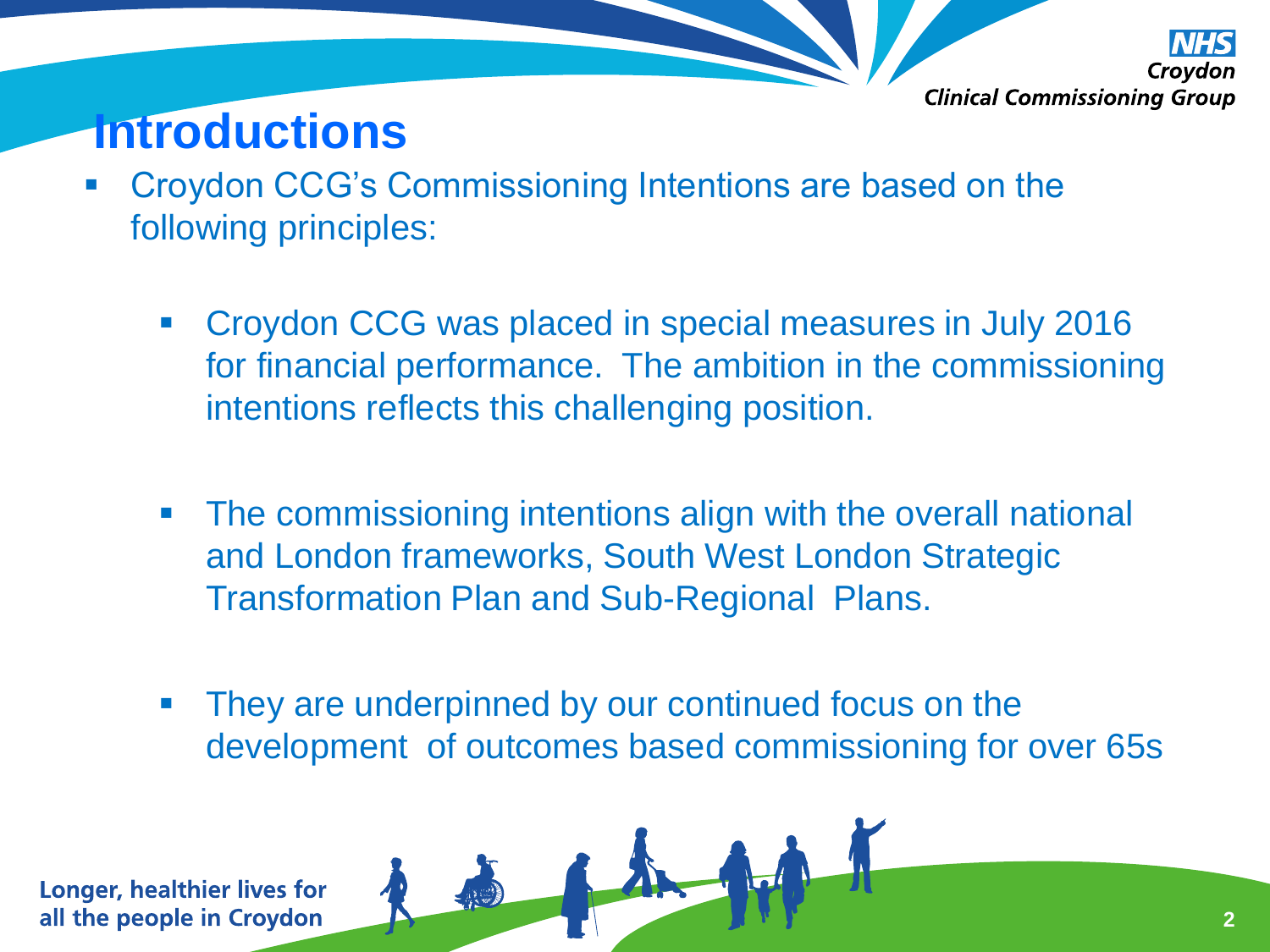

# **Introductions (continued)**

- **The principles of Together for Health which focus on** embedding Prevention, Self care/management and Shared Decision Making form the basis of all commissioned services.
- **The CCG will commission services that are clinically** appropriate, affordable, deliver good outcomes and demonstrate value for money.
- We aim to improve on cancer and national planned care performance targets through clear demand and capacity management across primary and secondary care.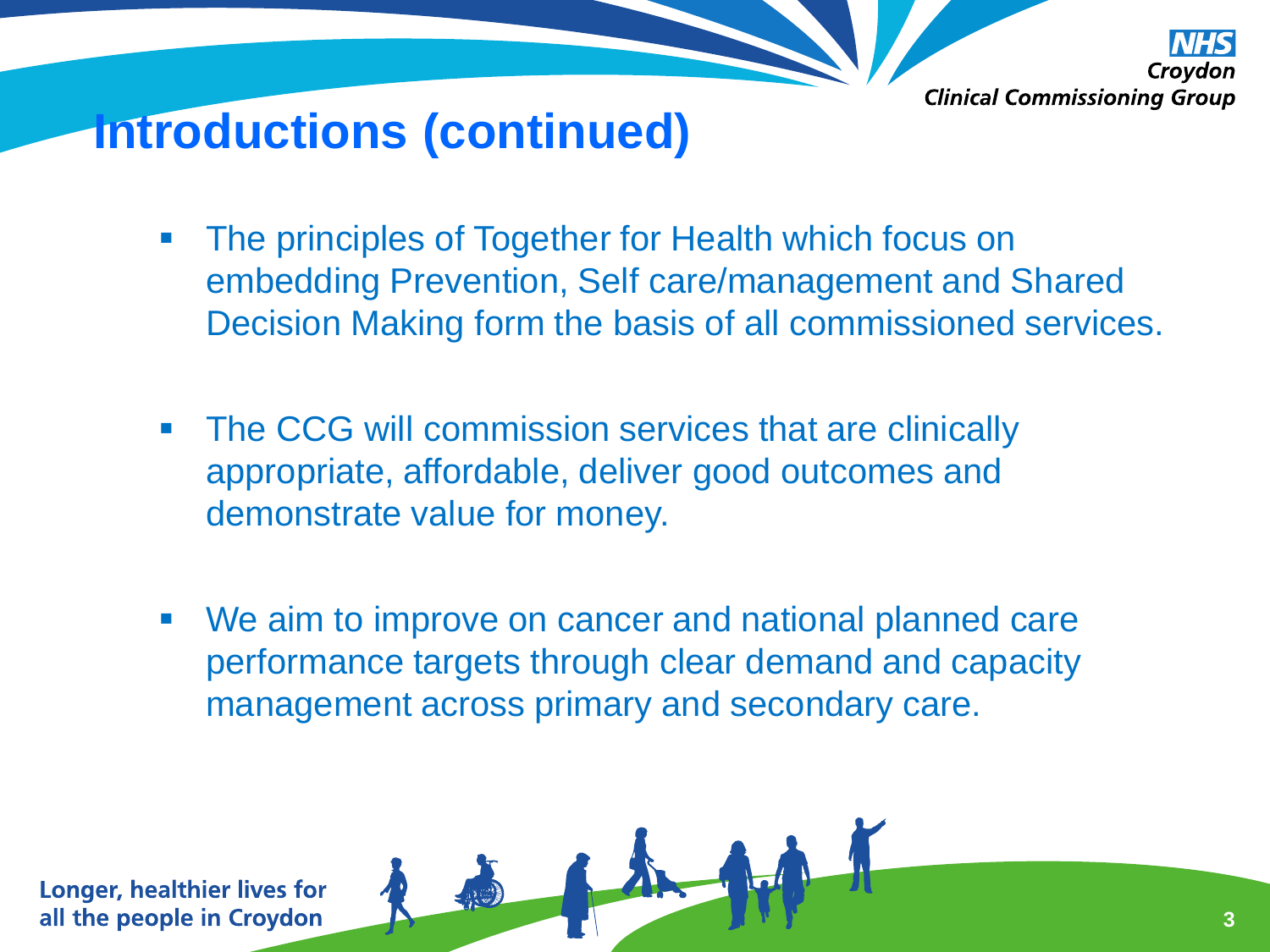

### **Outcomes**

The anticipated outcomes of these will include:

- Enhanced patient experience through appropriate and timely access to necessary services.
- **The effective use of limited resource ensuring that services are** used efficiently.
- **Reduction in unwarranted variation in referral patterns.**
- **EXECOMPLETED SERVICE TEVIEWS.**
- **A clear procurement plan.**
- Well-informed procurement processes and re-commissioning of services.
- **Ensuring good outcomes, value for money and affordability.**
- **Appropriate use of the Procedures of Limited Clinical Value** (POLCV).
- Effective contract management processes in place.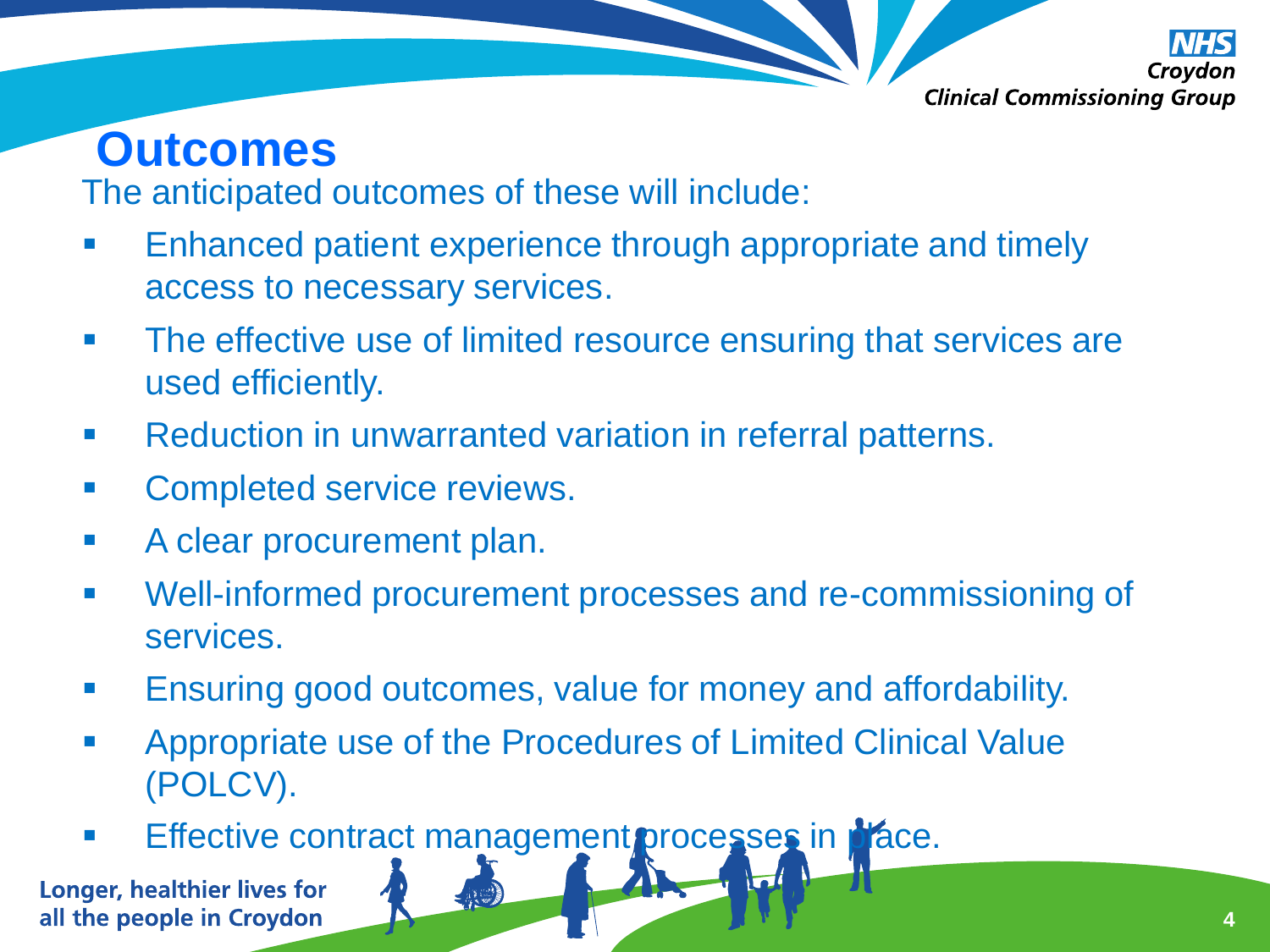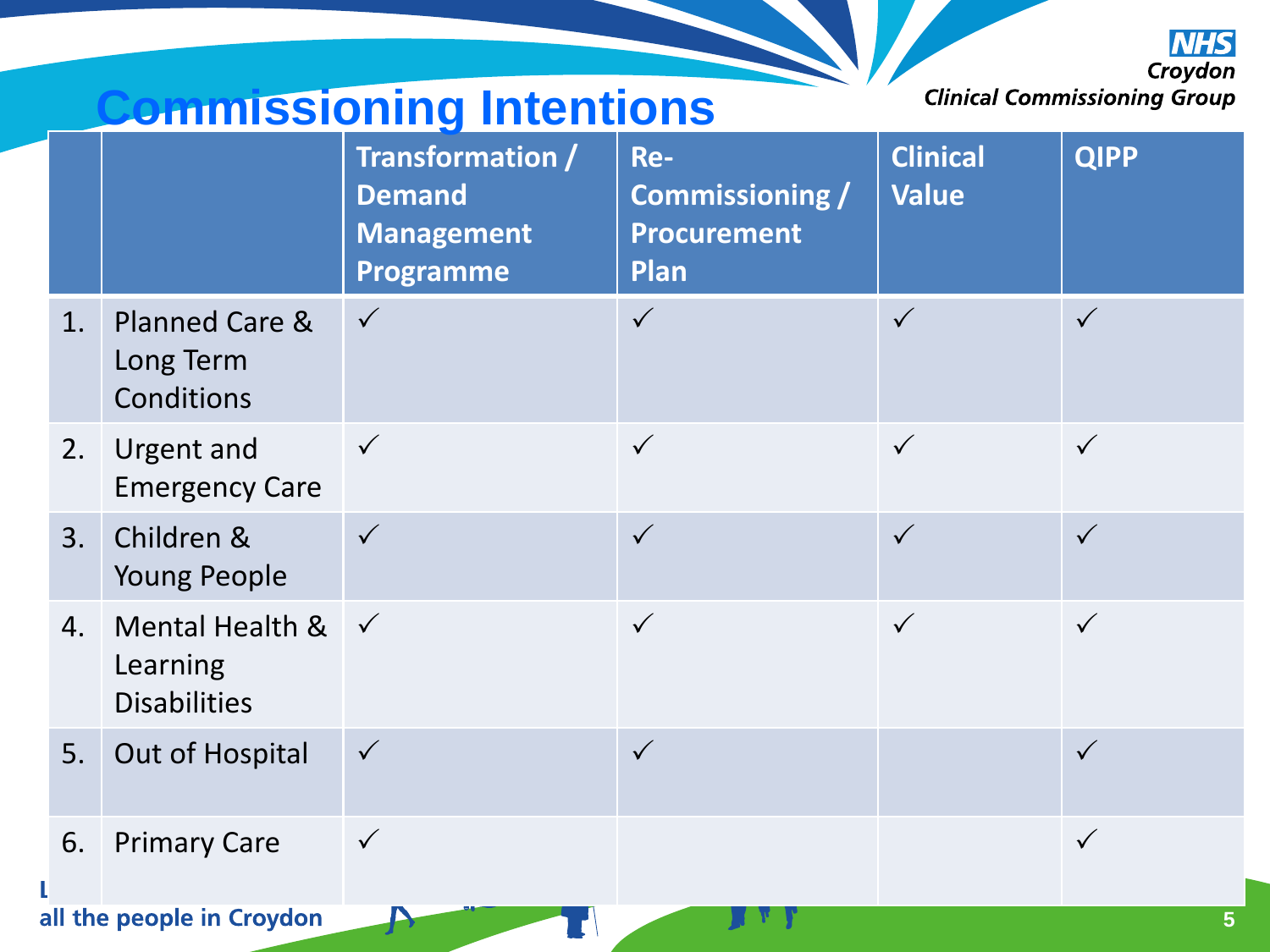

## **Summary of the Commissioning Intentions**

高不好

# **2 Year View - 2017/18 and 2018/19**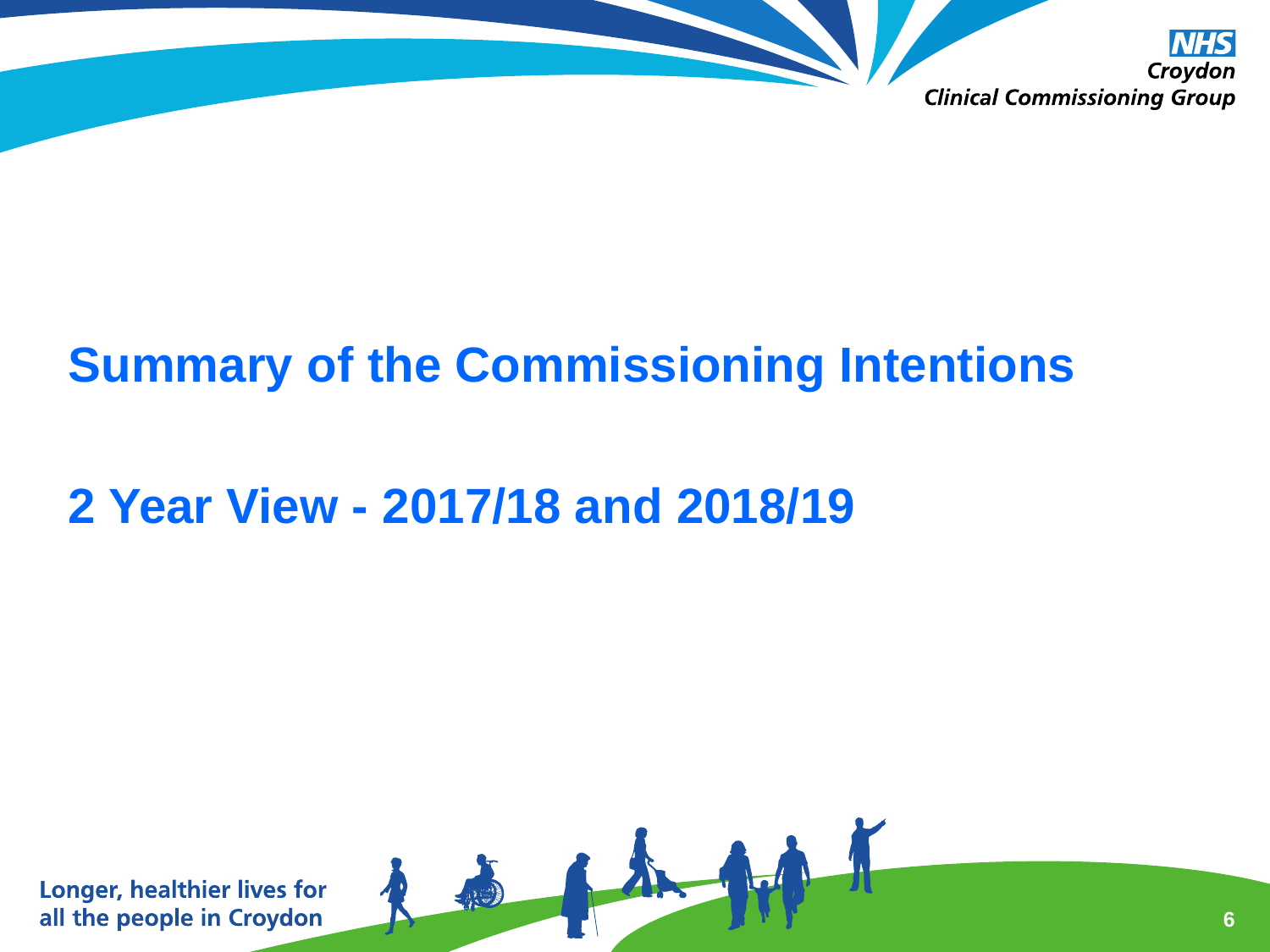

### **Transformation/Demand Management Programme (1 of 2)**

### **Planned Care and Long Term Conditions**

- To Support pathway and referral management across primary and secondary care through the following mechanisms:
	- $\checkmark$  Peer review model within networks/practices.
	- $\checkmark$  Increased use of E-referrals.
	- Support primary care to take more ownership and control of referrals through advice and guidance.
	- $\checkmark$  Facilitate specialist advice and guidance via telecommunications (Kinesis).
	- $\checkmark$  Promote virtual and specialist clinics.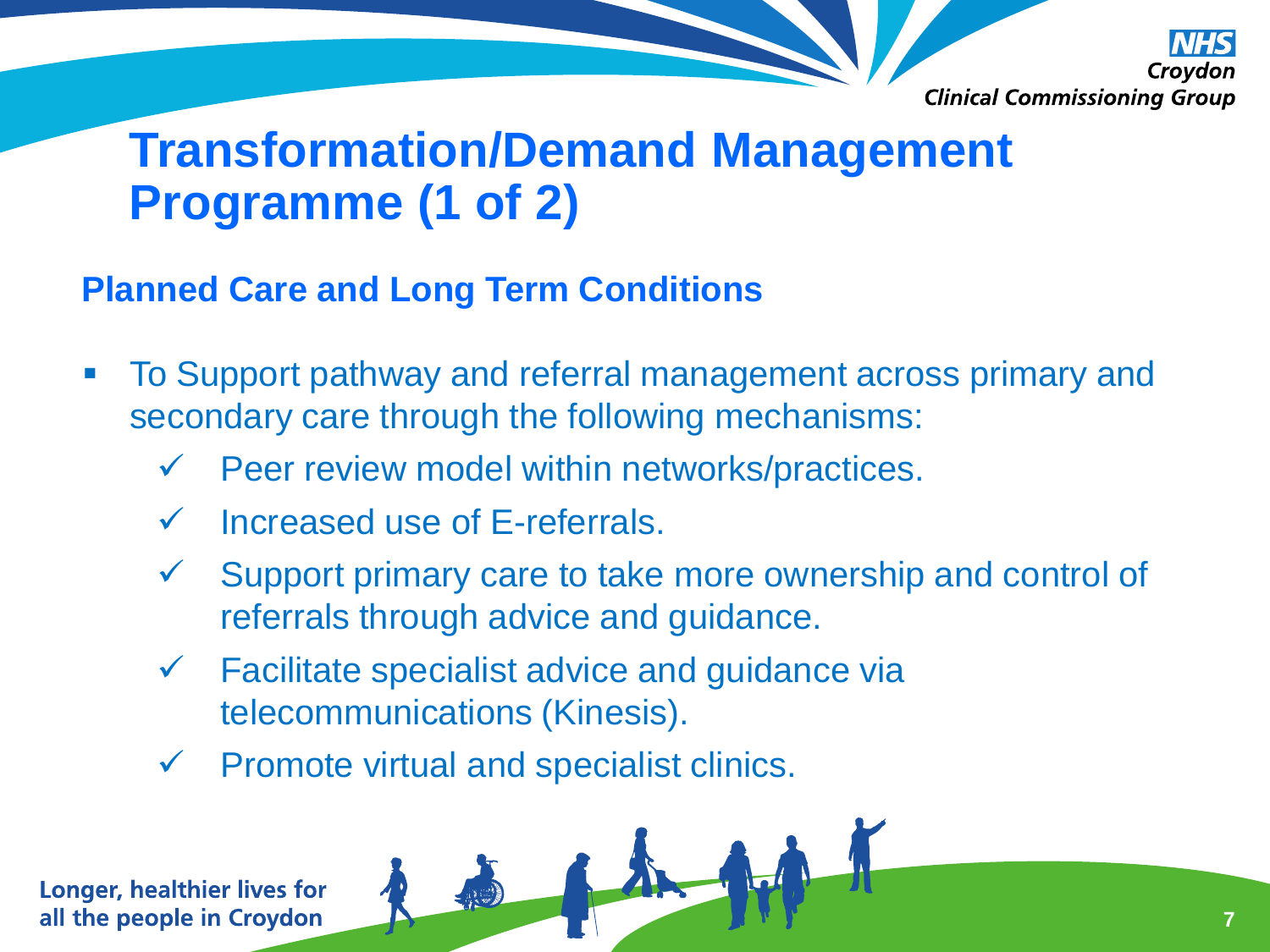

## **Transformation/Demand Management Programme (2 of 2)**

### **Planned Care and Long Term Conditions**

- $\checkmark$  Transfer of services to the community and primary care.
- $\checkmark$  Audits will undertake be undertaken to understand activity changes or variation in clinical practice and Information Schedule reporting requirements enforced.
- Implementation of Service Review Recommendations, For Example: Outpatients, Cardiology, Respiratory, ENT, Falls & T&O.
- $\checkmark$  Explore the risks and benefits of fully delegated commissioning arrangements in 2017/18.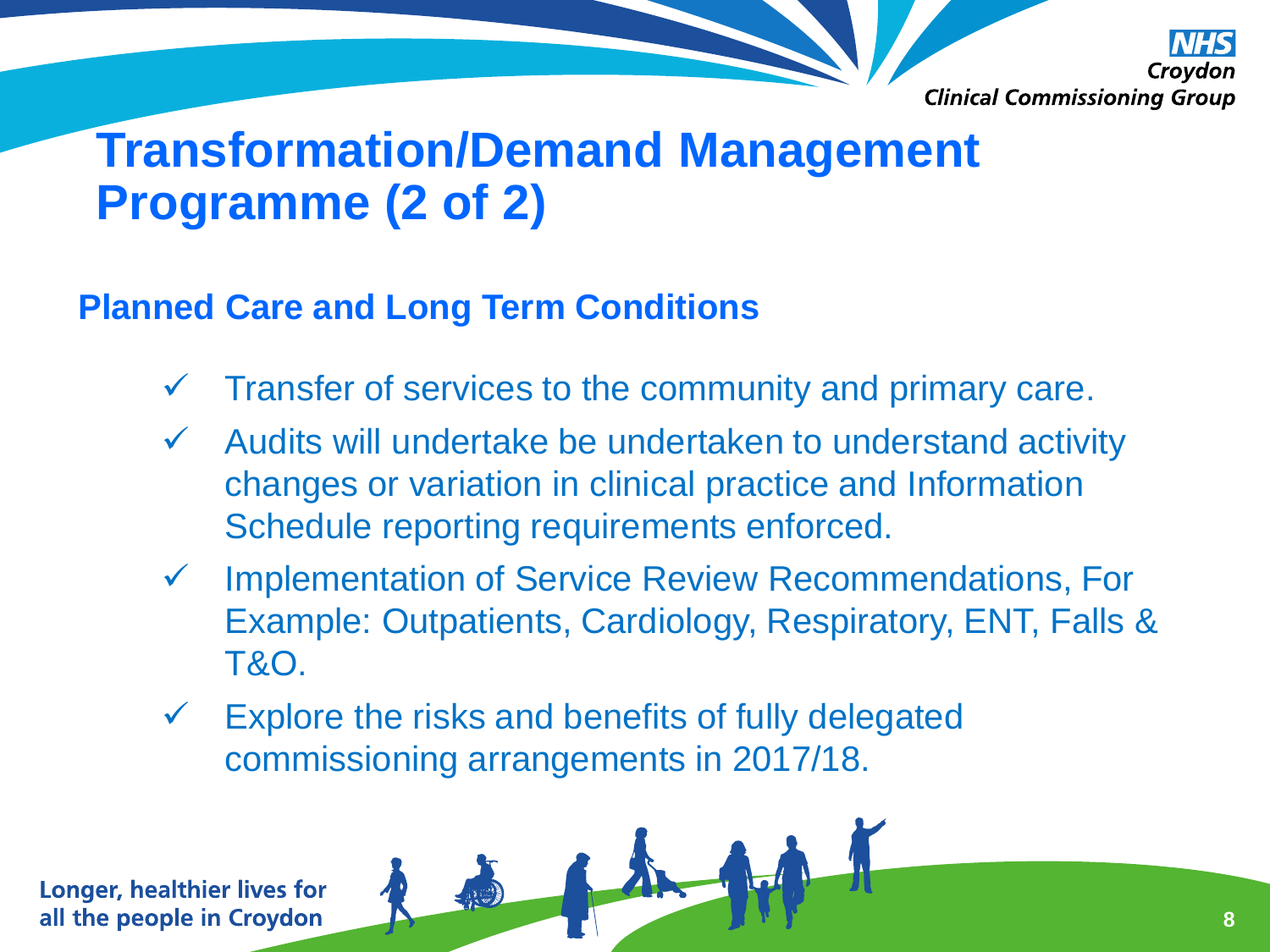

### **Urgent and Emergency Care**

- **EXECOMMISSIONING OF 7-day services.**
- **Improving LAS performance supported by local initiatives.**
- **Deliver the re-procured Urgent Care model.**
- **-** Deliver Improvements to Mental Health services for crisis care with including within A&E settings.

### **Children**

- Review Acute and Community Paediatric Services including: Community Medical Services, Looked After Children's Services, OT, Audiology, SALT, Maternity and Children's Hospital at Home.
- **Build on transformational work for the improved delivery of** Children's Asthma care.
- **Implement the review of children's continuing care.**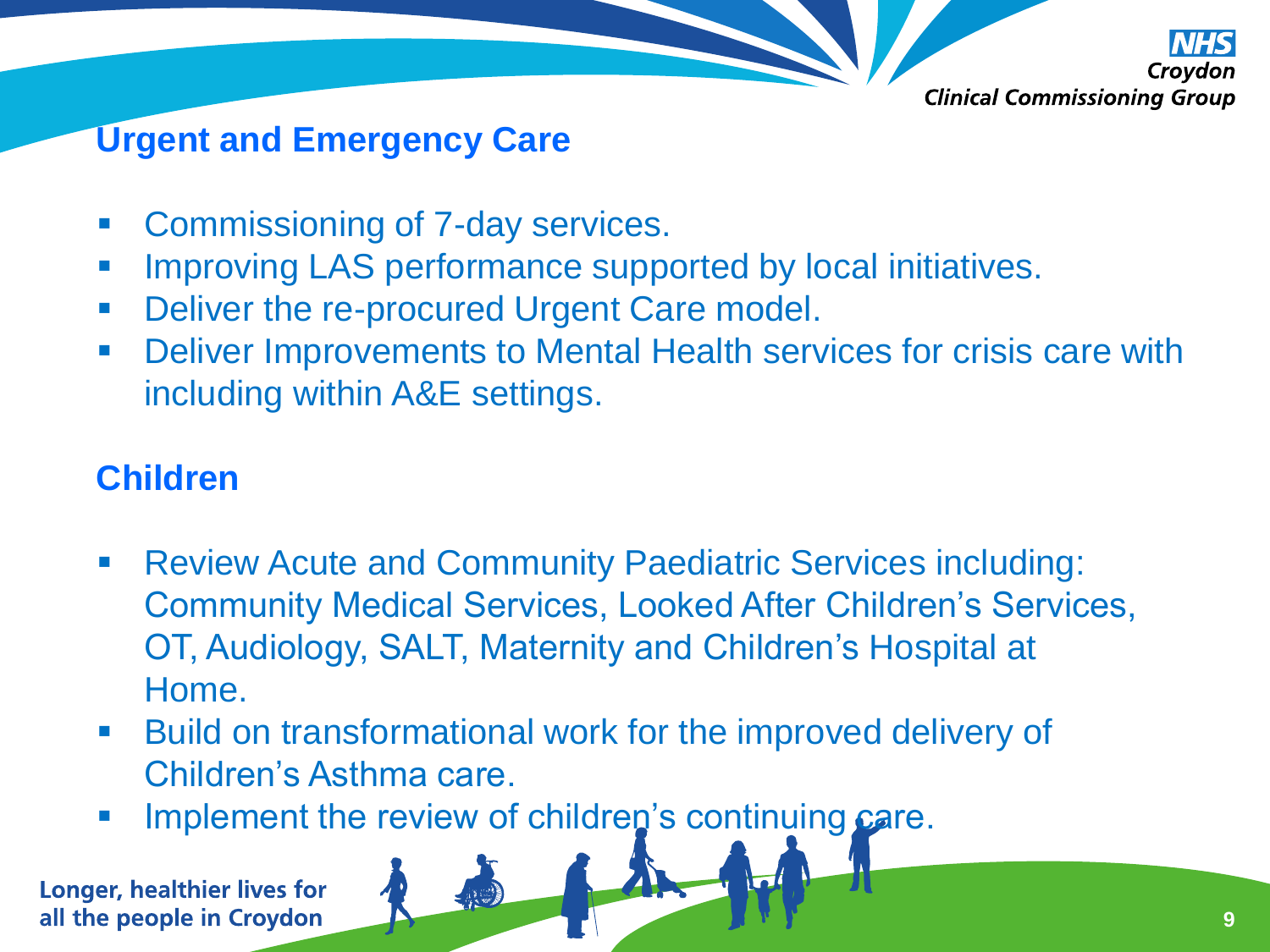

#### **Mental Health**

- Reduce OBDs by improving discharge and reducing LOS.
- **Recommissioning of IAPT services statutory and voluntary sector.**
- **Improving Dementia diagnosis.**
- Improving crisis care and places of safety.
- **Improving BME access.**
- **Further development of primary and community services.**
- Reduce Mental Health and LD Out-of-Borough placements.

### **Learning Disability**

- Full Implementation of the Transforming Care Programme and the Croydon independent review recommendations.
- Increase the numbers of clients receiving annual health checks.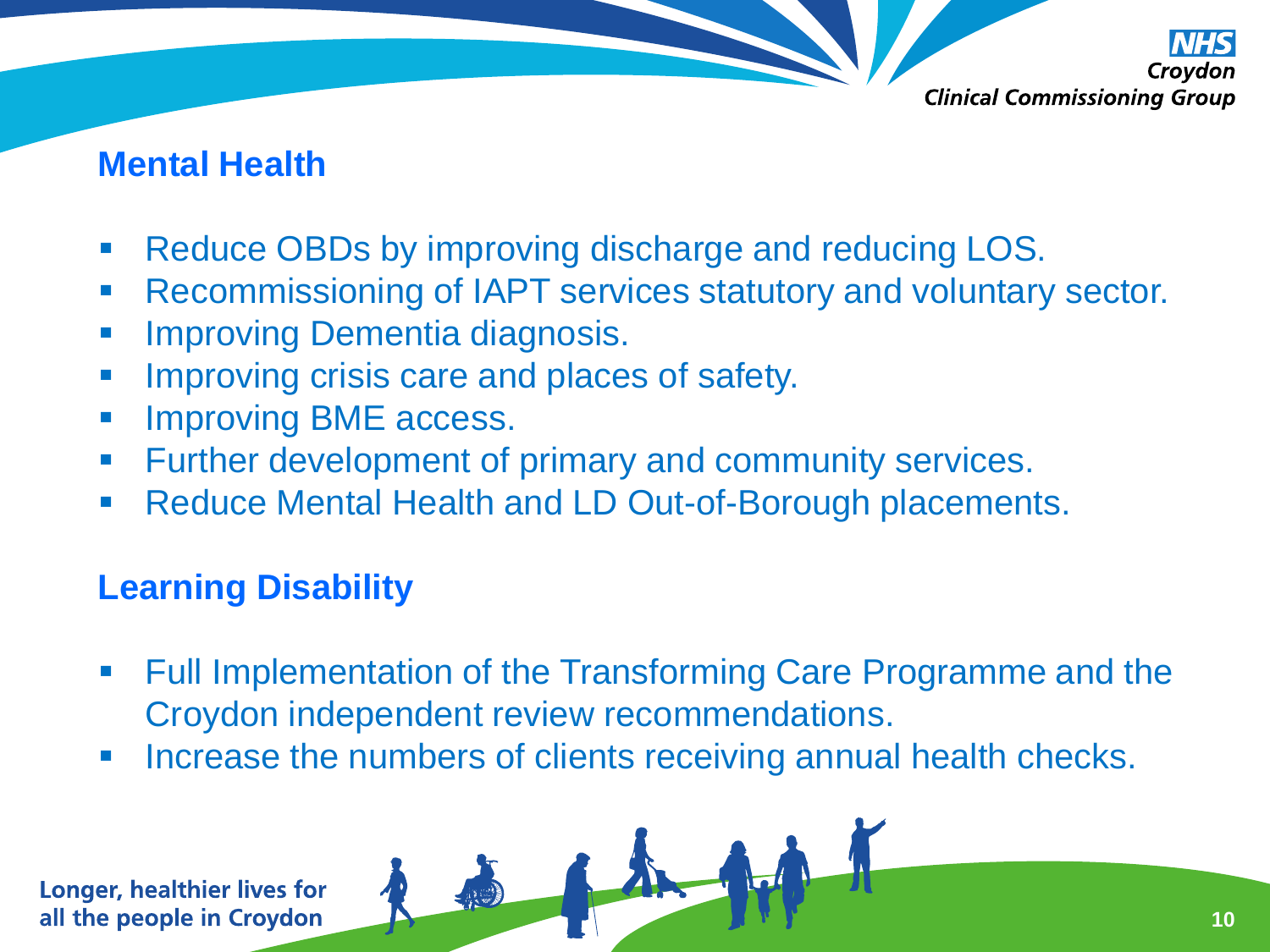

# **Out of Hospital Care**

- Delivering the Out of Hospital Strategy
- **Increased proactive and preventative approaches aligned to the** SWL STP models of care
- Delivery of multidisciplinary integrated community networks.
- **Proactive case management at Care Homes**
- Recommissioning intermediate care beds
- **Increased use of CMC for End of Life Care and Urgent Care Plans.**

高小州

- Review of continence services
- Full implementation of improvements to CHC services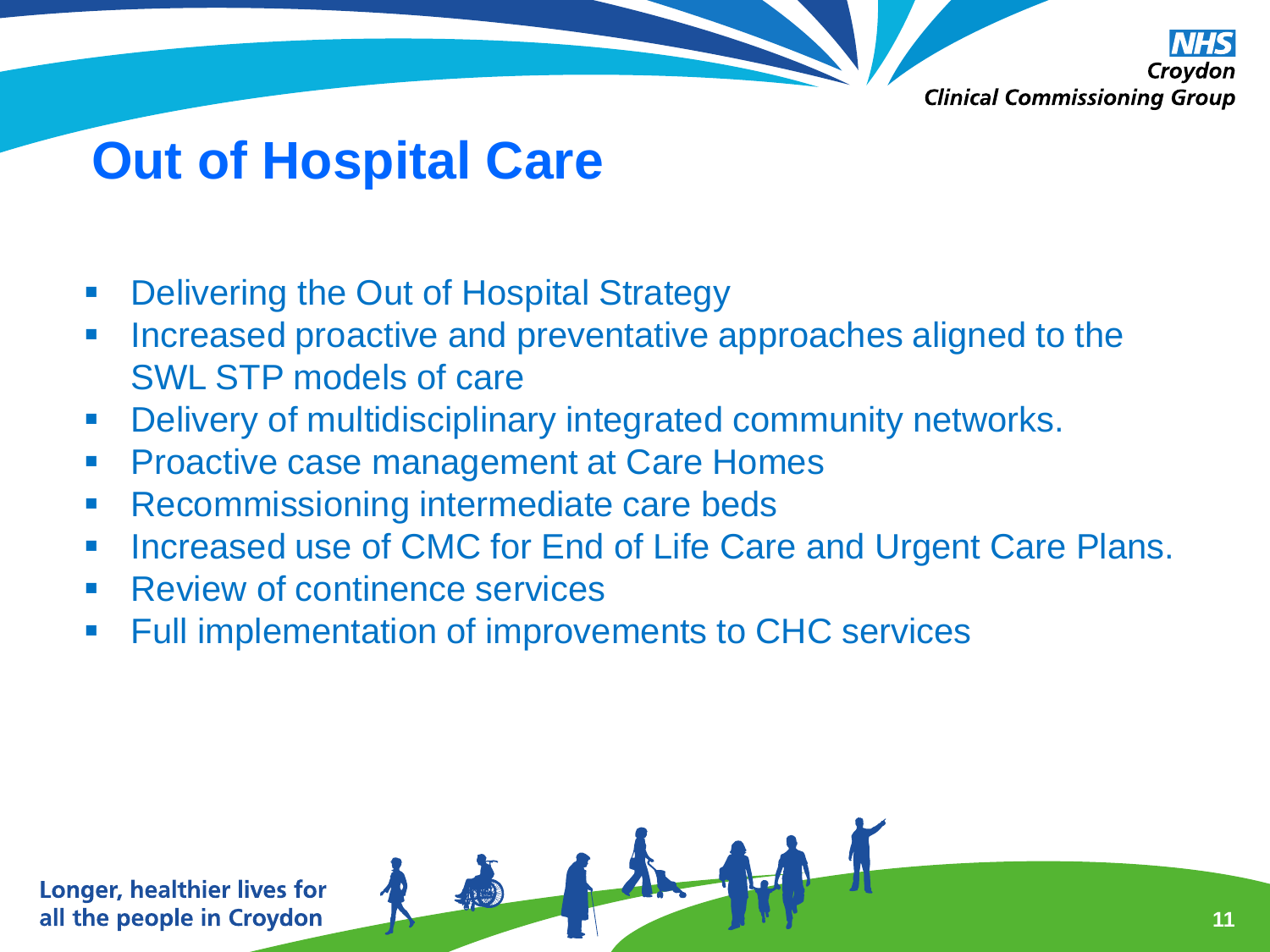

# **Outcome Based Commissioning for over 65s in Croydon (1 of 2)**

- NHS Croydon Clinical Commissioning Group (CCCG), and the London Borough of Croydon (LBC) are working together to deliver a new approach to commissioning services for people over 65.
- Our aim is to transform the way services are provided by putting what matters most to older people and their families at the heart of everything we do.
- We want to deliver services that meet the patients' needs with greater emphasis on prevention and by working together improving the quality of care provided to older people.
- Known as Outcomes Based Commissioning (OBC), this is an exciting and innovative approach that promotes the integration of health and social care services in order to transform the way services are provided for older people in Croydon.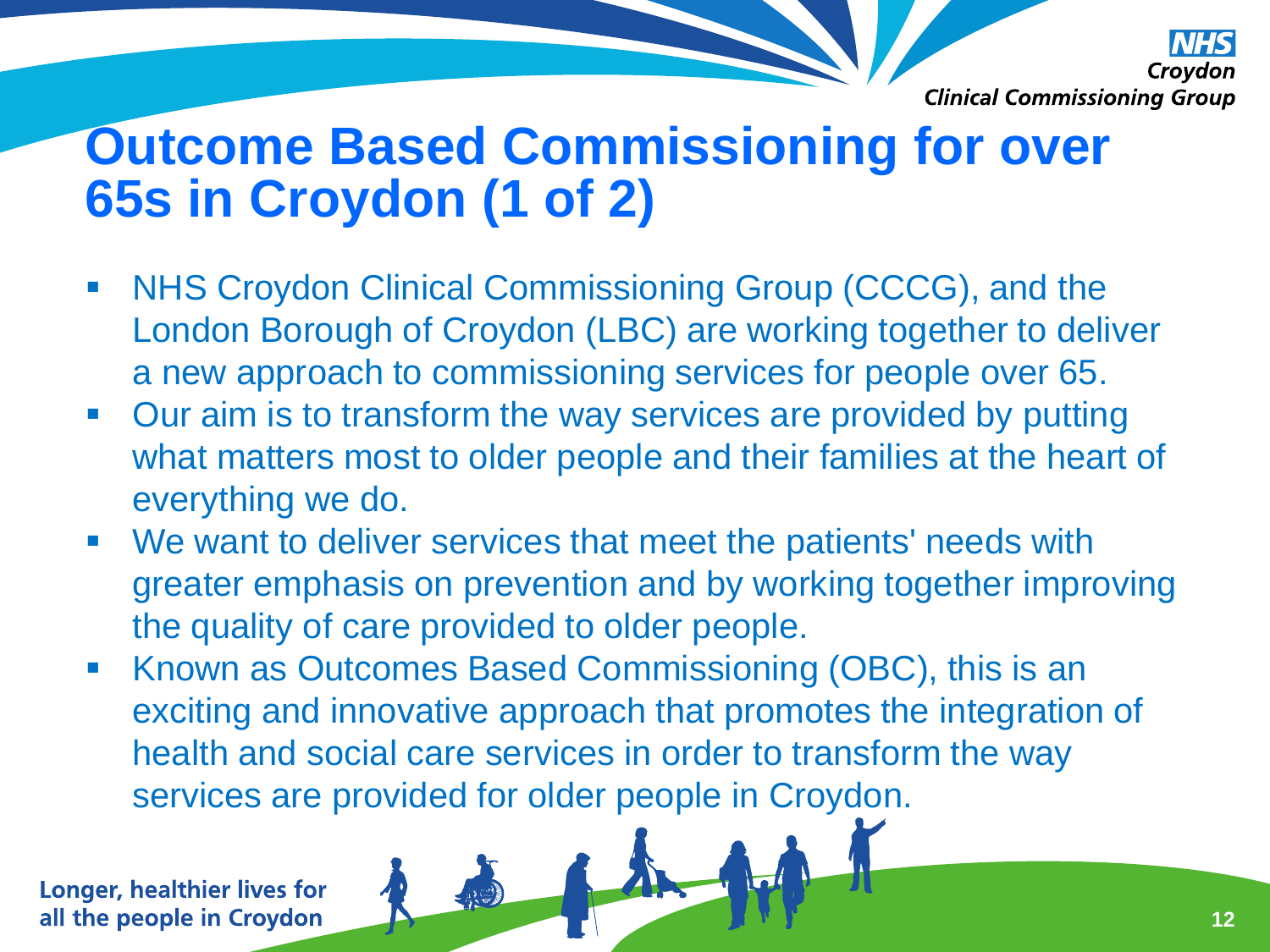

# **Outcome Based Commissioning (OBC) for over 65s in Croydon (2 of 2)**

- CCCG and LBC are forming an 'Alliance' with Croydon GP Collaborative, Croydon Health Services NHS Trust, South London and Maudsley NHS Foundation Trust and Age UK Croydon, to deliver truly integrated services for people over 65 in Croydon.
- The OBC service contracts will monitor and reward care quality performance against an outcomes framework.
- This framework is one of the first of its kind in England's NHS. In its development, every effort has been made to identify validated and reliable metrics which will support providers of care to demonstrate delivery of the outcomes that matter most to local people.
- **The Alliance is committed to working together to negotiate and** conclude these service Contracts before 31 December 2016.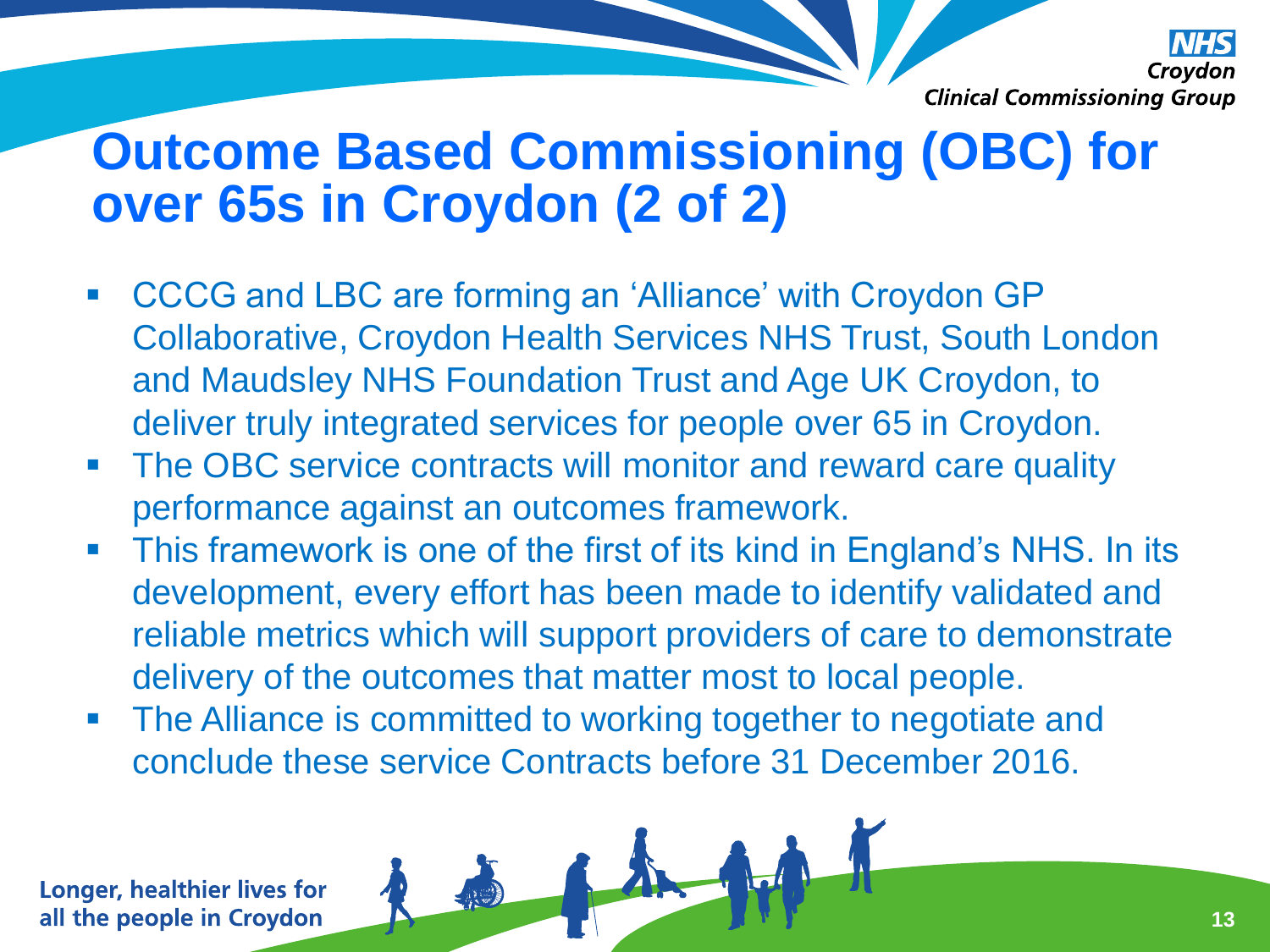

#### **Primary Care**

- **EXED Achieving the 17 transforming Primary Care London standards.**
- 8am-8pm 7 day access via GP Hub model.

- **Enhancing primary care skills and capacity to support out of** hospital care.
- **Reducing GP practice variations**
- Maximising opportunities to align contract leavers with the CCG's strategic objectives

LA Ad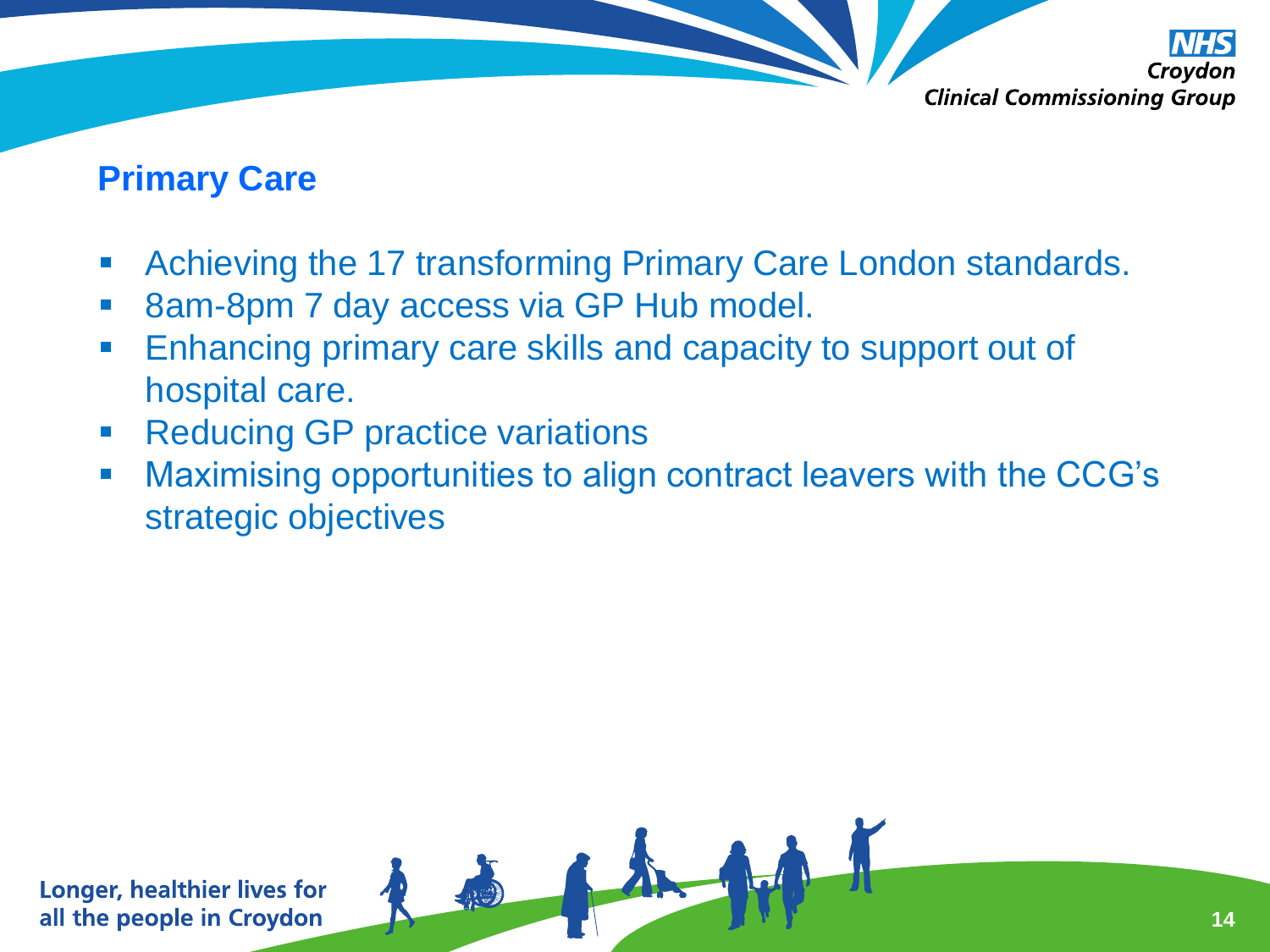

### **Clinical Value**

- Review, update and reinforce threshold protocols and reissue the Procedures of Limited Clinical Value (POLCV).
- Decommissioning, reducing provision, review of thresholds for services, following engagement, that are evidenced to have limited clinical value and effectiveness e.g. Fertility and IVF services and prescribing related areas.
- Re-enforce appropriate use of Procedures of Limited Clinical Value protocols across all providers, with payment aligned to evidence of clinical effectiveness required.
- **Reduce Emergency Admissions, Attendances, and DNAs**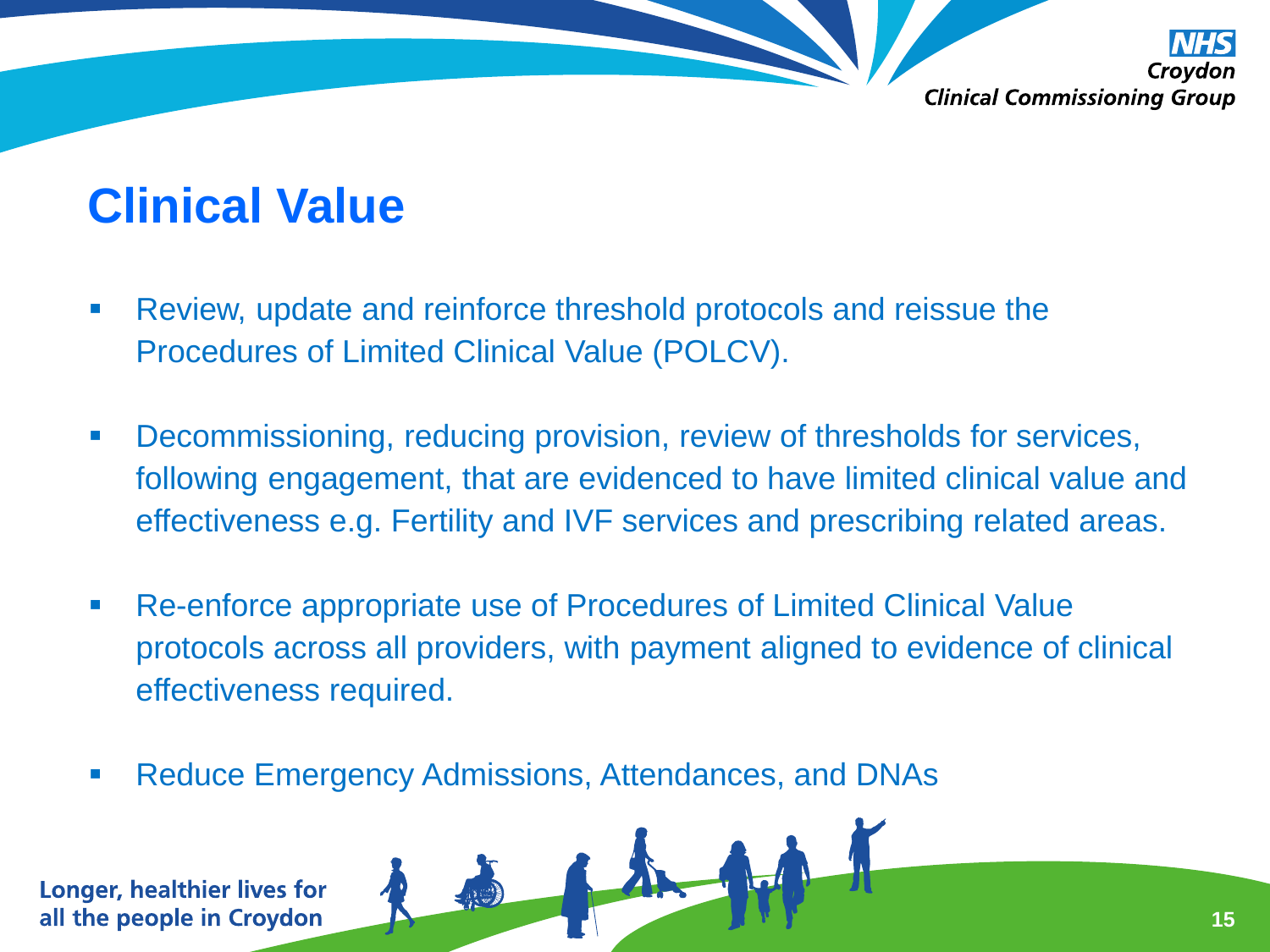

### **Better Care Fund**

- The Better Care Fund (BCF) will continue to be of relevance to the acute contracts for 2017-19 and we will need a joint understanding of the local health economy.
- **The government has yet to publish its intentions around the Better** Care Fund in 2017-19, however, the 2016-17 Better Care Fund guidance mandated that local areas fund NHS commissioned outof-hospital services, develop a clear, focused action plan for managing delayed transfers of care (DTOC), including locally agreed targets, and that plans are in place for health & social care integration for 2020 and beyond.
- **There is therefore an expectation that local areas are mindful in** developing their plans about the linkages with NHS sustainability and transformation plans. This is borne out in our Commissioning Intentions for 2017-19.